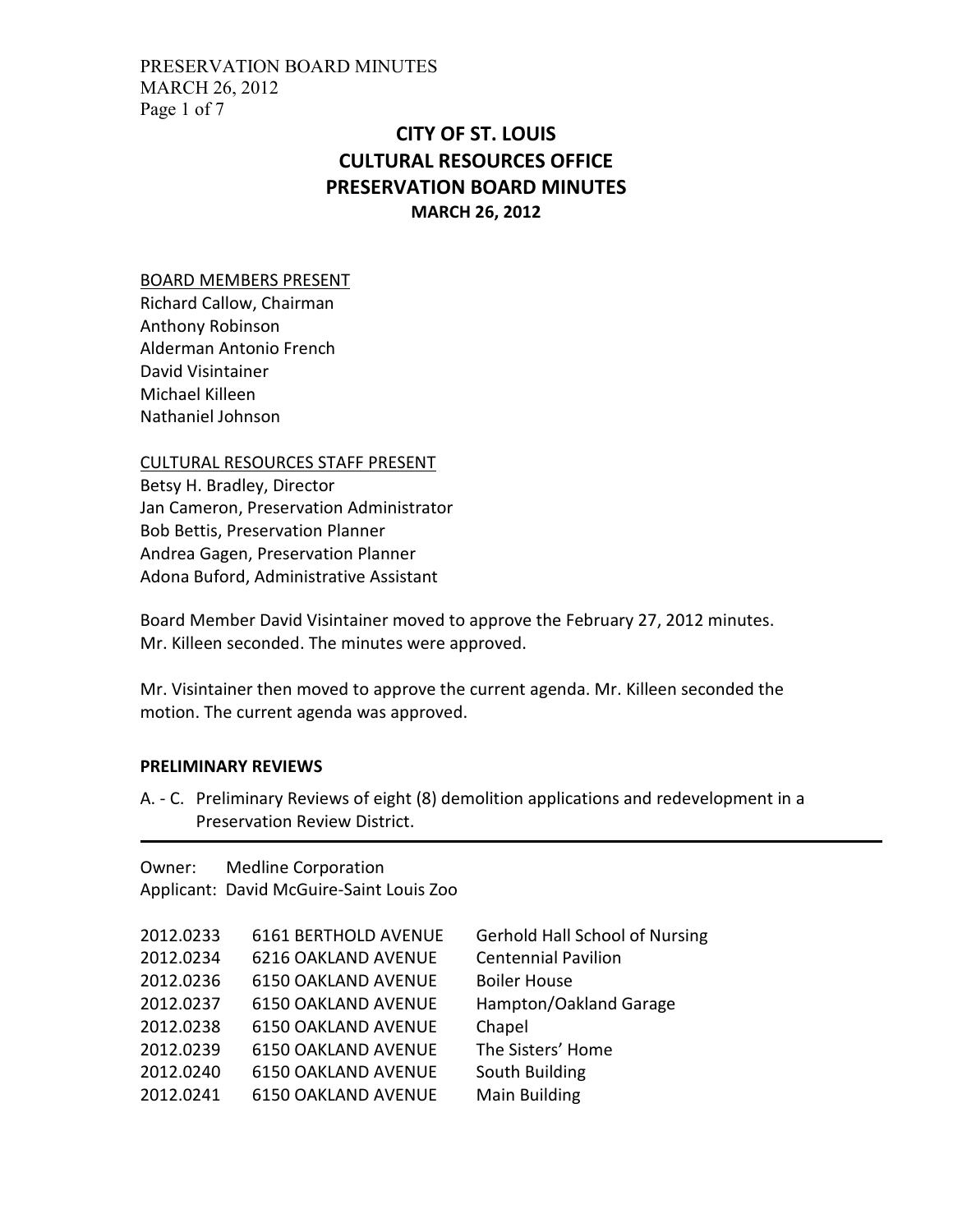PRESERVATION BOARD MINUTES MARCH 26, 2012 Page 2 of 7

PROCEEDINGS: Cultural Resources Office Director Betsy H. Bradley made a presentation about the property and the proposed redevelopment. Win Reed, representing the Saint Louis Zoo, described the Zoo's interest in the property and plans for its redevelopment. Alderman Scott Ogilvie reported on Medline's unsuccessful attempts to find a hospital tenant for the property and the reasons he supports the Saint Louis Zoo's acquisition and use of the property. He expressed interest in the retention and reuse of the Gerhold Hall School of Nursing building at 6161 Berthold. FINDINGS OF FACTS: The Board found that: the buildings that comprise the former Forest Park Hospital complex, which were built over the period of time of 1929 to 1996, are located in a Preservation Review District and therefore the criteria in City Ordinance #64832 apply to the proposed demolition; the Hospital, Boiler House, Sisters' Home, Gerhold Hall School of Nursing, South Wing of the Hospital, and Chapel comprise the historic core of the facility developed by the Deaconess Society affiliated with the German United Church of Christ denomination, the local chapter of which was organized in 1889; ■ the period of significance for the facility on Oakland Avenue is from 1930 through 1956, the period of time that the first purpose-built facility was developed and expanded to include a School of Nursing;  $\blacksquare$  the construction of an addition between the wings of the original hospital building; a library addition to the Sisters' Home; the Medical Office Building and Centennial Building additions to the main hospital complex; as well as the façade redesign introduced during the 1980s to the original Hospital and the South Wing, have given the complex the character of a modern hospital complex and one that can no longer convey the character and scope of

the historic period;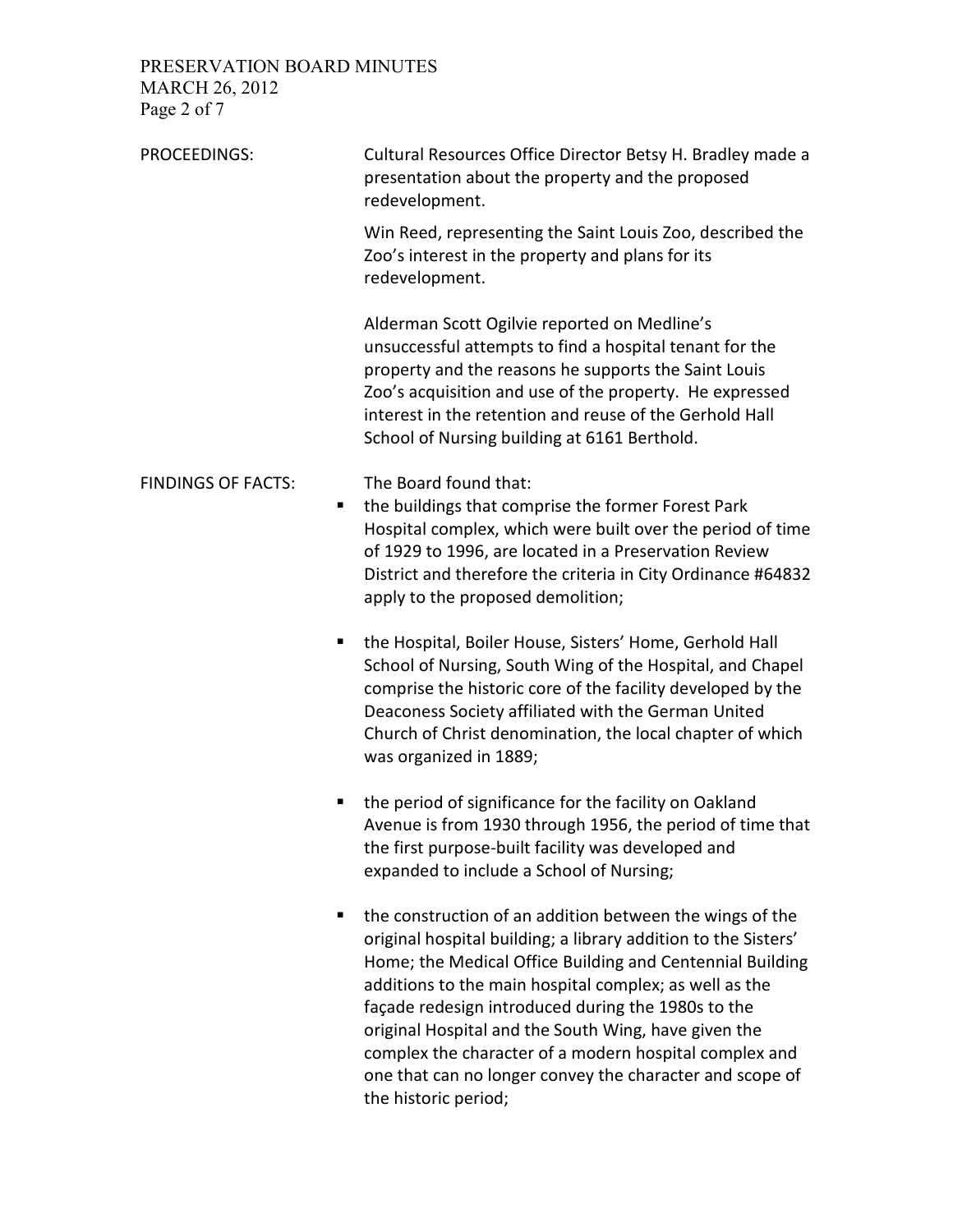- $\blacksquare$  the complex as an entity would not be eligible for listing in the National Register of Historic Places and is not a High-Merit property;
- the buildings that comprise the complex are Sound in terms of the ordinance although the Hampton–Oakland Garage, proposed for demolition, has been condemned and has not been in use;
- the hospital complex does not have potential for re-use through a historic rehabilitation project as it is a property determined not to be eligible for listing in the National Register and therefore no owner would have the opportunity to use National and State Historic Tax Credits in a rehabilitation project;
- $\blacksquare$  the complex has a stand-alone quality due to its size and location, and therefore the demolition of most of its buildings would not affect a discreet block-front although the character of the complex would be significantly altered;
- **I** in the immediate future, the Saint Louis Zoo plans to use the property to locate some of its research functions in the Medical Office Building and to use the parking garage south of Berthold to relieve the demand for parking in the Zoo parking lot and in adjacent areas of Forest Park and the Zoo states that it will work with neighbors and stakeholders to develop a long-term redevelopment plan for the parcel;
- **EXECT** although it is not commonly controlled property, the hospital complex is the only large, already assembled parcel in close proximity to the Zoo; and
- the buildings proposed for demolition are not accessory structures.

ACTION: The Preservation Board concluded that the eight buildings proposed for demolition: the Main Hospital, South Hospital Building, Sisters' Home, Chapel, Boiler House, Hampton Oakland Garage, and Centennial Pavilion, and Gerhold Hall School of Nursing are not High Merit Buildings in terms of the Ordinance and that the proposed demolition of these buildings would not have an undesired effect on the neighborhood and its urban design.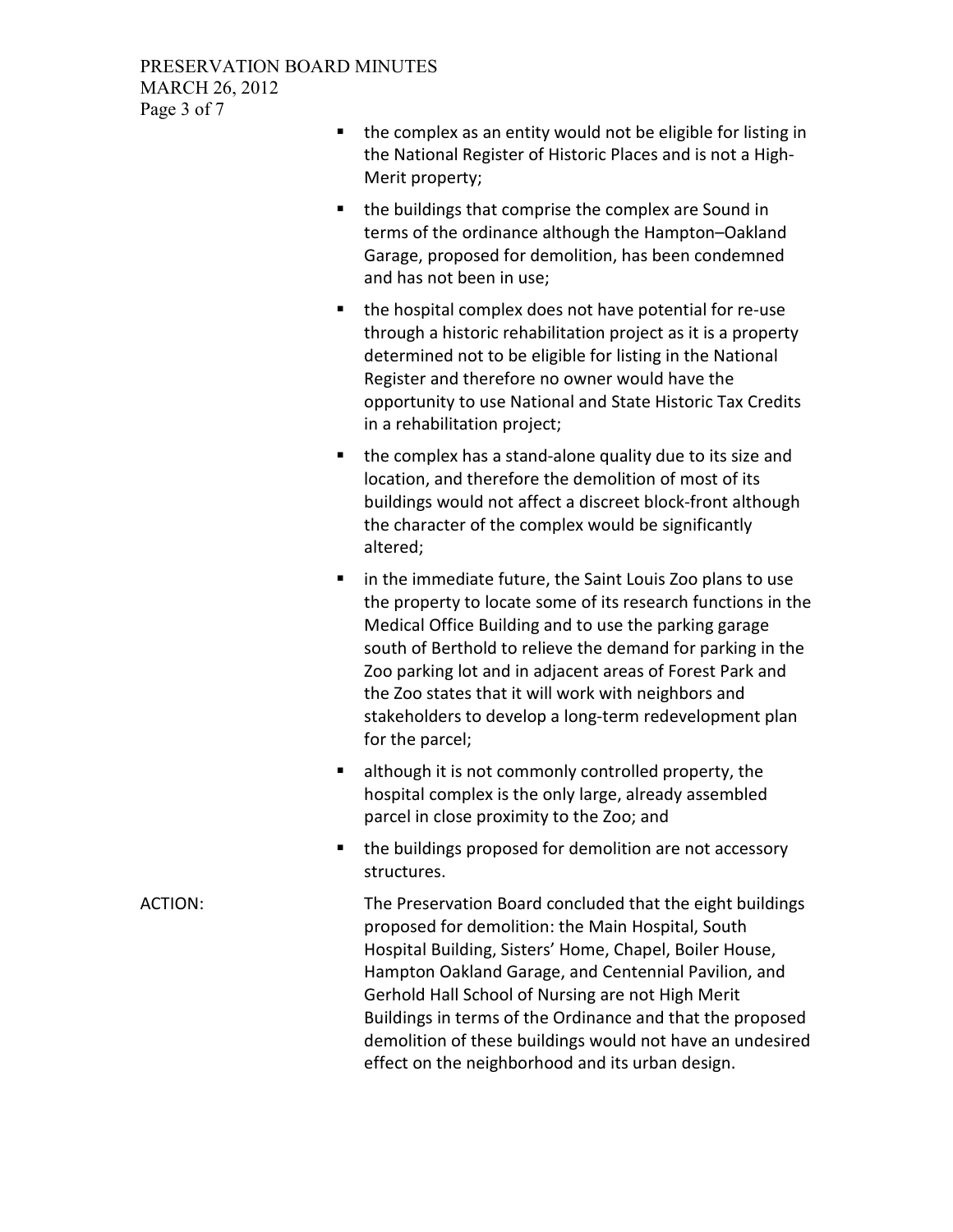PRESERVATION BOARD MINUTES MARCH 26, 2012 Page 4 of 7

> The Board also concluded that the redevelopment plan would make use of two buildings on the site and would be based on collaborative planning to meet the needs of the Saint Louis Zoo and that the Gerhold Hall School of Nursing is a building that should receive additional study to determine its potential for reuse in the redevelopment plan as a way to acknowledge the long history of the Deaconess Society on the site.

> It was the decision of the Preservation Board to approve the eight buildings proposed for demolition with the request that the applicant further consider the potential reuse of the Gerhold Hall School of Nursing. The motion was made by Board member Michael Killeen and seconded by Mr. Visintainer. The motion passed with five Board Members voting in favor of the motion.

D. 2012.0203 2380-36 McNAIR BENTON PARK HISTORIC DISTRICT

Owner: Joel & Stephanie Steele Architect: Jeff Day and Associates

| <b>RESIDENTIAL PLAN:</b> | Preliminary review to construct a two-story single-family<br>house on two vacant parcels.                                                                                                                                                                                                           |
|--------------------------|-----------------------------------------------------------------------------------------------------------------------------------------------------------------------------------------------------------------------------------------------------------------------------------------------------|
| PROCEEDINGS:             | Jan Cameron presented a PowerPoint presentation<br>illustrating the site and surrounding area. She<br>recommended that the Preservation Board grant<br>preliminary approval with the stipulation that the final<br>design details and full architectural drawings be submitted<br>for staff review. |
|                          | Ms. Cameron stated that the proposed building is<br>generally in compliance with the Benton Park Historic<br>District standards, with some revisions to exterior<br>detailing:                                                                                                                      |
|                          | the foundation stone veneer and water table should<br>return on each side elevation the same distance as the<br>cornice/parapet;                                                                                                                                                                    |
| п                        | the brick railing at the front porch should carry a stone or<br>pre-cast cap in place of the rowlocks indicated on the<br>elevation;                                                                                                                                                                |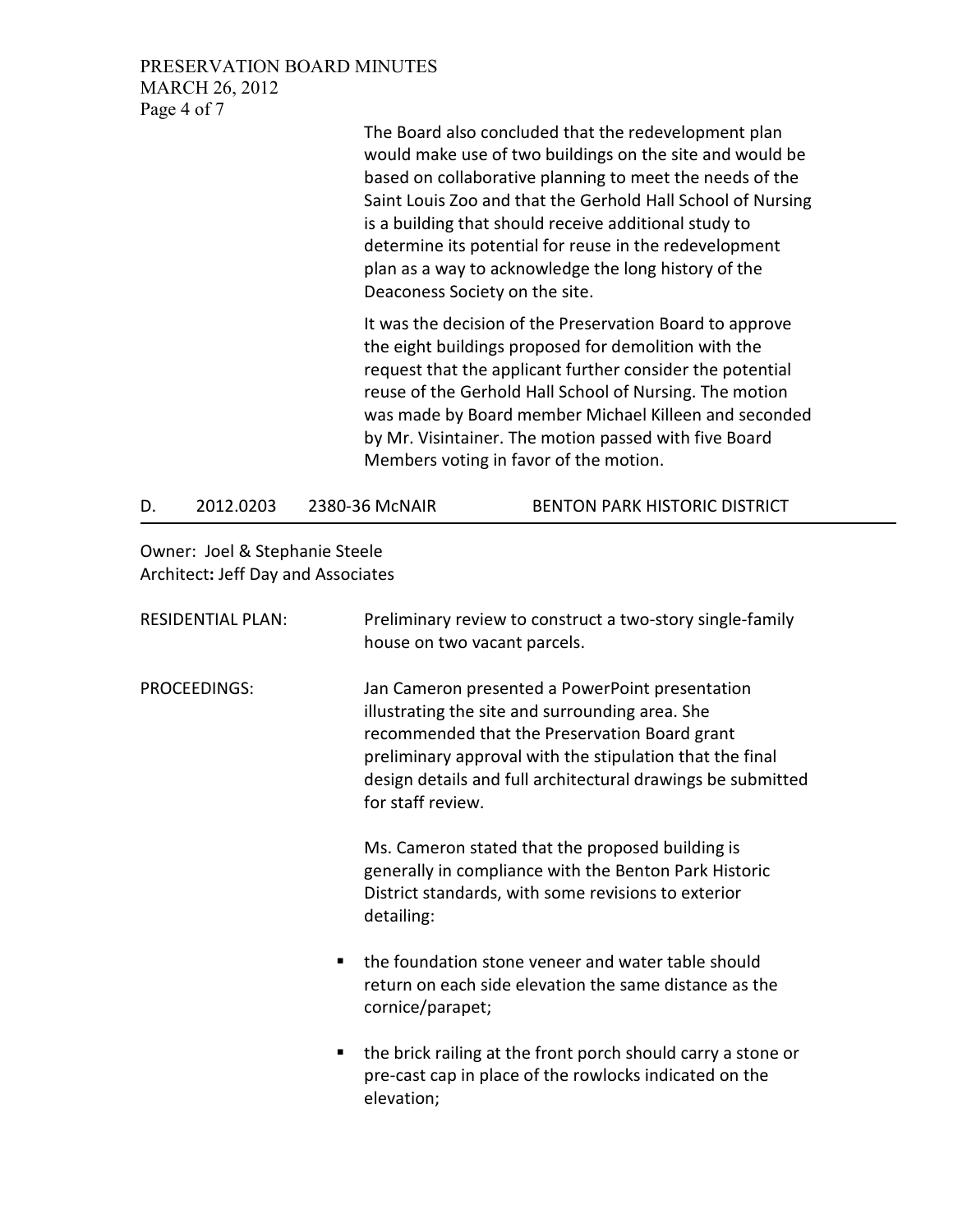|                          | that the second story entry to the front balcony should be<br>п,<br>similar in detail to the front façade windows, with a<br>segmental arch in place of the flat soldier arch; over the<br>main entry the form is acceptable, as most historic<br>buildings had similar flat arches or lintels under a porch<br>roof; and                                                                                                        |
|--------------------------|----------------------------------------------------------------------------------------------------------------------------------------------------------------------------------------------------------------------------------------------------------------------------------------------------------------------------------------------------------------------------------------------------------------------------------|
|                          | that the windows of the side elevations should have flat<br>٠<br>soldier arches and limestone or pre-cast sills. Pre-cast or<br>stone lintels as shown on the south elevation are not<br>appropriate.                                                                                                                                                                                                                            |
|                          | Joel Steele, property owner, testified on his own behalf<br>and submitted photos of elevations and model examples.                                                                                                                                                                                                                                                                                                               |
| <b>FINDINGS OF FACT:</b> | The Preservation Board found that:                                                                                                                                                                                                                                                                                                                                                                                               |
|                          | the proposed new building conforms to the requirements<br>п,<br>of the Benton Park Historic District Standards;                                                                                                                                                                                                                                                                                                                  |
|                          | the project design is preliminary and details regarding<br>п<br>railings, windows and door details have not yet been<br>finalized;                                                                                                                                                                                                                                                                                               |
|                          | the applicant has agreed to work with the Cultural<br>ш<br>Resources Office to further refine elements of the design<br>and;                                                                                                                                                                                                                                                                                                     |
|                          | that no comment regarding the proposal was received<br>ш<br>from the Alderwoman of the ward.                                                                                                                                                                                                                                                                                                                                     |
| <b>ACTION:</b>           | It was the decision of the Preservation Board to grant<br>preliminary approval to the project concept. The Board<br>directed the applicant to continue to work with the<br>Cultural Resources Office to refine elements and details of<br>the final design. The motion was made by Board Member<br>David Visintainer and seconded by Mr. Killeen. The motion<br>passed with five Board Members voting in favor of the<br>motion. |
| 2012.0352<br>Е.          | 1300-02 DOLMAN<br>LAFAYETTE SQUARE HISTORIC DISTRICT                                                                                                                                                                                                                                                                                                                                                                             |

Owner: Jeff Winzerling Applicant/Architect: Paul Hohmann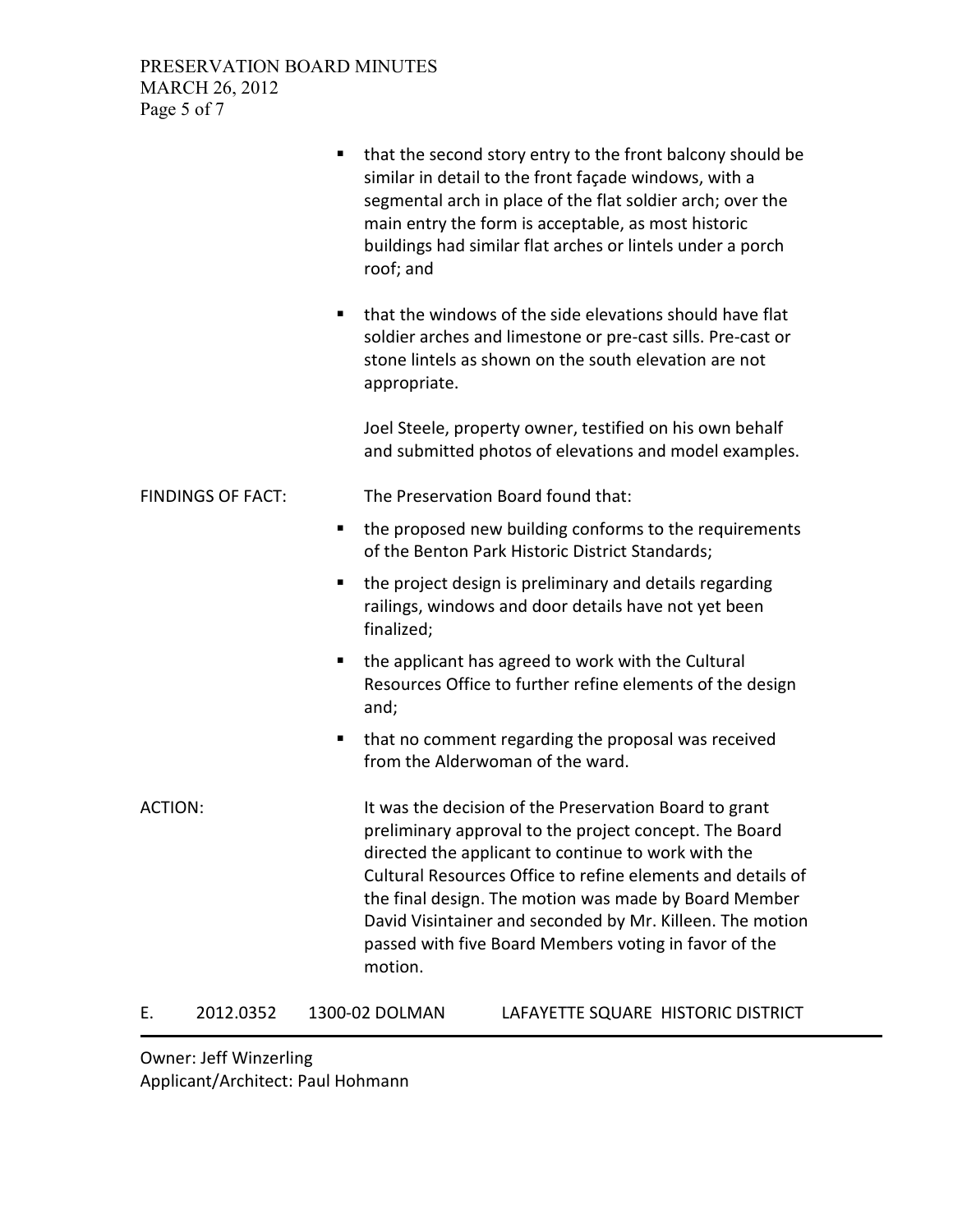PRESERVATION BOARD MINUTES MARCH 26, 2012 Page 6 of 7

| <b>RESIDENTIAL PLAN:</b>  | Preliminary review to construct two attached townhouses.                                                                                                                                                                                                                                                                                                                                                                                                                                                                              |
|---------------------------|---------------------------------------------------------------------------------------------------------------------------------------------------------------------------------------------------------------------------------------------------------------------------------------------------------------------------------------------------------------------------------------------------------------------------------------------------------------------------------------------------------------------------------------|
| PROCEEDINGS:              | Andrea Gagen presented a PowerPoint presentation<br>illustrating the site and surrounding area. She<br>recommended that the Preservation Board grant<br>preliminary approval to the project concept, with the<br>condition that the Cultural Resources Office staff approve<br>final drawings, details, finishes and exterior materials.                                                                                                                                                                                              |
|                           | Ms. Gagen stated that the proposal generally complies<br>with the existing Lafayette Square Historic District<br>Standards and adheres to the proposed revised standards<br>as well. There are some details of the proposal, such as<br>foundation materials, cornice details and brick color,<br>which will be submitted for review by the Cultural<br>Resources prior to final construction documents. She also<br>submitted into the record a letter in support of the project<br>from the Lafayette Square Development Committee. |
|                           | Paul Hohmann, the architect for the project, testified on<br>the owner's behalf.                                                                                                                                                                                                                                                                                                                                                                                                                                                      |
| <b>FINDINGS OF FACTS:</b> | The Preservation Board found that:                                                                                                                                                                                                                                                                                                                                                                                                                                                                                                    |
| ٠                         | the proposed design substantially conforms to the<br>requirements of the Lafayette Square Historic District<br>Standards;                                                                                                                                                                                                                                                                                                                                                                                                             |
| п                         | that the Design Example used as a basis for the proposed<br>design is appropriate for the site;                                                                                                                                                                                                                                                                                                                                                                                                                                       |
|                           | the project design is preliminary and details regarding the<br>cornice, foundation and other elements have not yet been<br>finalized;                                                                                                                                                                                                                                                                                                                                                                                                 |
| п                         | plans have been submitted to the Development<br>Committee of the Lafayette Square Restoration<br>Committee, which has indicated their support for the<br>project; and                                                                                                                                                                                                                                                                                                                                                                 |
| п                         | that no comment regarding the proposal was received<br>from the Alderman of the ward.                                                                                                                                                                                                                                                                                                                                                                                                                                                 |
| <b>ACTION:</b>            | It was the decision of the Preservation Board to grant                                                                                                                                                                                                                                                                                                                                                                                                                                                                                |